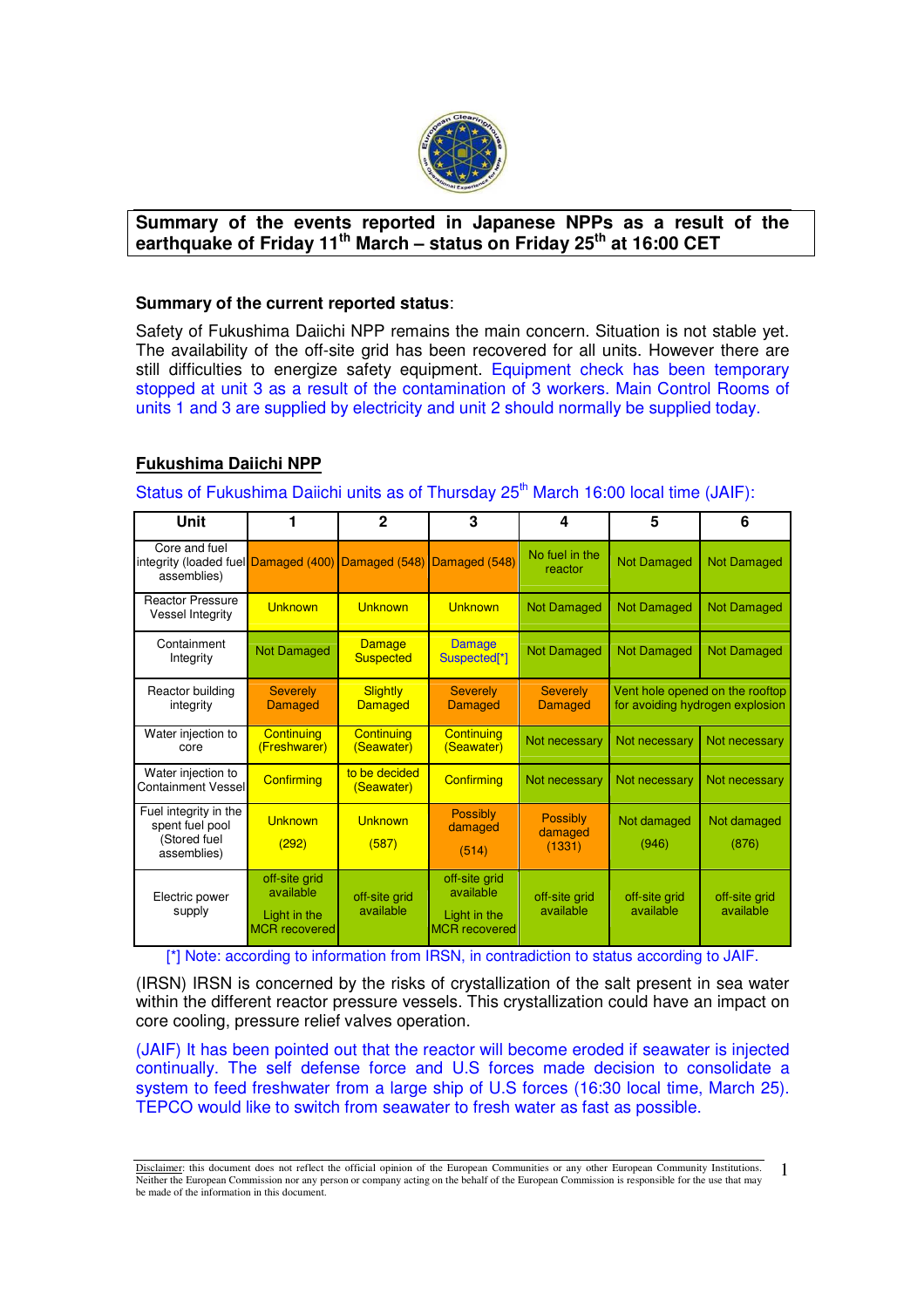

On Thursday, 2 of the 3 workers were taken to hospital after being exposed to 173 to 180 millisieverts of radiation while standing in 15-centimeters of water in the turbine building adjacent to the reactor. A third worker was also exposed to the higher-level radiation but did not require treatment

(JAIF) Ministry of Defense announced that the Self-Defense Force helicopter measured the surface temperatures of Fukushima Daiichi units-1, 2, 3 and 4 from the air by using infrared rays and found that the temperature of each units are below 20 degrees C. Unit 1:17 degrees C; Unit 2: 13 degrees C; Unit 3: 11 degrees C; Unit 4: 17 degrees C (as of the morning on March 24). Especially, the surface temperature of the spent fuel pool at unit 3 dropped significantly to 31 degrees C, compared to 56 degrees C on the previous day (21:15, local time March 24).

(JAIF) The level of the events at Fukushima Daiichi is now assessed by the Japanese Authorities as follows: INES level 5 at unit 1, unit 2, and unit 3. INES level 3 at unit 4.

## Unit 1 (shut down due to earthquake)

(TEPCO) At approximately 11:30 am on March 24th, lights in the main control room of unit 1 was restored.

(NISA) White smoke was confirmed to be generated continuously (around 06:20 local time, March 25th).

(JAIF) According to Tokyo Electric Power Co., the reactor surface temperature at unit-1 increased to approx. 400 degrees C once (design assumption maximum 302 degrees C). Today it dropped to 204.5 degrees C (as of 06:00 local time on March 25).

(JAIF) Freshwater injection to the Reactor Pressure Vessel was started at Unit 1 in the afternoon of Mar. 25th.

(IRSN) The sewater injection flow into the reactor vessel has been put at 10 m3/hr to control the temperature in the bottow of the vessel. The pressure measured inside the containment vessel has been stabilized.

## Unit 2 (shut down due to earthquake)

(JAIF) External AC power to the main control room at unit 2 will be available today.

(TEPCO) From 10:30 am on March 25th, sea water injection through Fuel Pool Cooling and Filtering System was initiated.

## Unit 3 (shut down due to earthquake).

(JAIF) Ministry of Defense announced that the Self-Defense Force helicopter measurements show that the surface temperature of the spent fuel pool at unit 3 dropped significantly to 31 degrees C, compared to 56 degrees C on the previous day. (21:15 local time, March 24)

Disclaimer: this document does not reflect the official opinion of the European Communities or any other European Community Institutions. Neither the European Commission nor any person or company acting on the behalf of the European Commission is responsible for the use that may be made of the information in this document.  $\mathcal{D}_{\mathcal{L}}$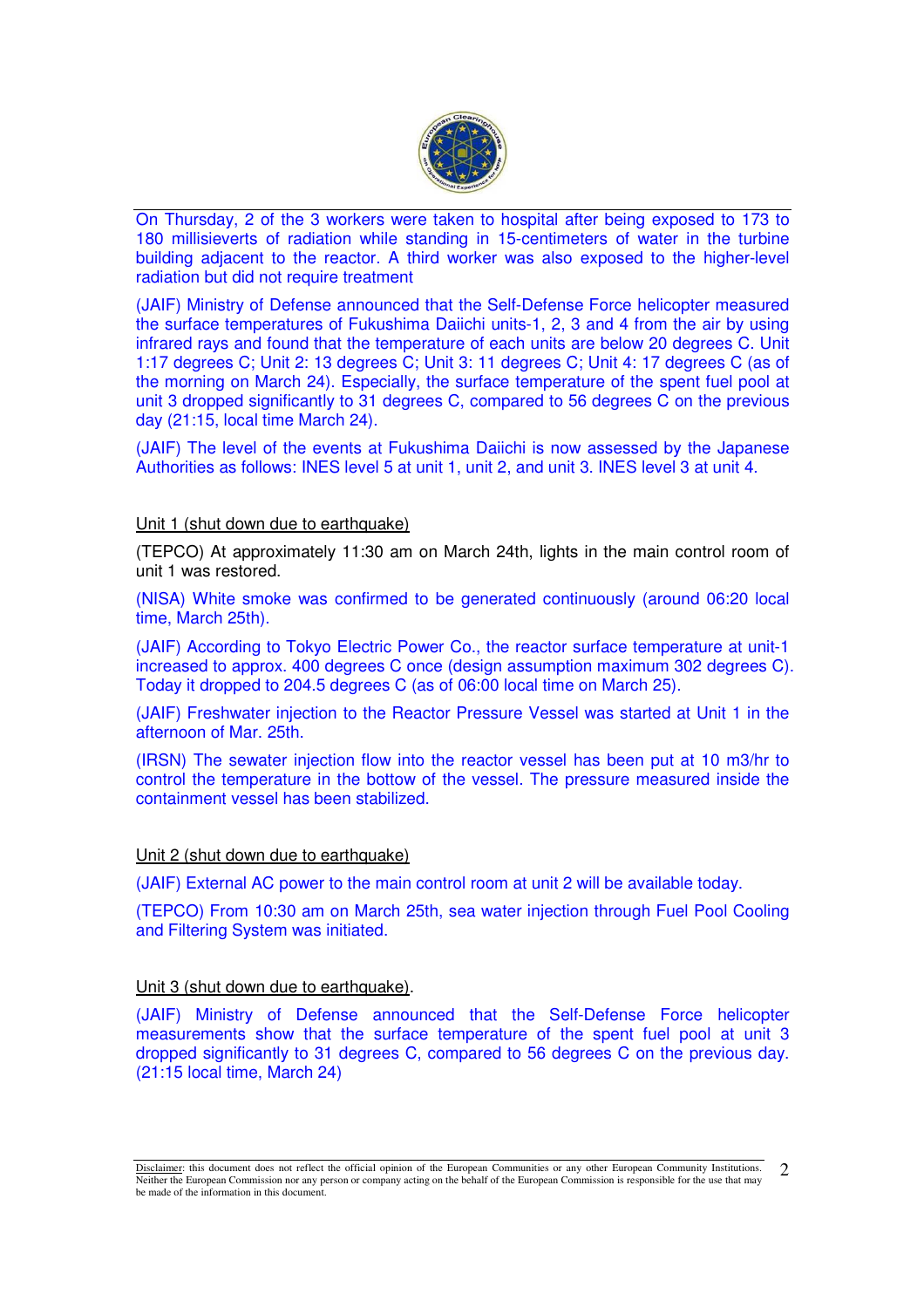

(NISA) Around 120t of seawater was injected to the Spent Fuel Pool via the Fuel Pool Cooling Line (From around 5:35 till around 16:05 local time, March 24th). Seawater injection to RPV continues (As of 12:30 local time, March 25th).

(JAIF) As for the coolant of reactors at Fukushima Daiichi, TEPCO would like to switch from seawater to fresh water as fast as possible. The switch will be carried out at unit 3. (04:30 local time, March 25)

(JAIF) In the turbine building at unit 3, drainage work is also in progress (10:45 local time, March 25)

 (JAIF) On March 24, 2 workers, who were working to lay electrical cables in turbine building at unit-3, were sent to the hospital. TEPCO suspected that the nuclear fuel in the reactor or spent nuclear fuel at the pool was damaged and water contaminated with high radioactivity was leaked to the workspace. Further investigation is now carrying on. These 2 workers were not wearing boots. Another worker wearing boots is safe (07:15 local time, March 25).

(JAIF) Nuclear and Industrial Safety Agency pointed a possibility that radioactive material from damaged fuel rods would have leaked into the environment based on the fact that water containing high amount of radioactive material was found at unit-3 on March 24. (19:18 local time, March 25)

(IRSN) The containment vessel seems not tight anymore according to pressure indications. This loss of tightness would be at the origin of some "continuous radioactive releases, according to IRSN.

## Unit 4 (outage due to regular inspection)

(NISA) Spray of around 150t of water using Concrete Pump Truck (50t/h) was carried out (from 17:17 till 20:32 local time, March 22nd). Spray of around 130t of water using Concrete Pump Truck (50t/h) was carried out (From 10:00 till 13:02 local time, March 23rd). Spray of around 150t of water using Concrete Pump Truck (50t/h) was carried out (From 14:36 till 17:30 local time, March 24th). Injection of seawater to the Spent Fuel Pool via the Fuel Pool Cooling Line was carried out (From 06:05 till 10:20 local time, March 25th).

(NISA) White smoke was confirmed to generate continuously. (Around 06:20 local time, March 25th)

#### Unit 5 and 6 (outage due to regular inspection)

(CNSC) The residual heat removal system pump on Unit 5 failed on March 23rd and repairs are underway.

### Common spent fuel pool

(NISA) At around 3:37 pm local time, March 24th, electricity supply to common spent fuel pool has started from external power source. At around 6:05 pm, fuel pool cooling pump was started to cool the pool. As of 18:40 local time, March 24th, water temperature of the pool was around 73°C.

Disclaimer: this document does not reflect the official opinion of the European Communities or any other European Community Institutions. Neither the European Commission nor any person or company acting on the behalf of the European Commission is responsible for the use that may be made of the information in this document. 3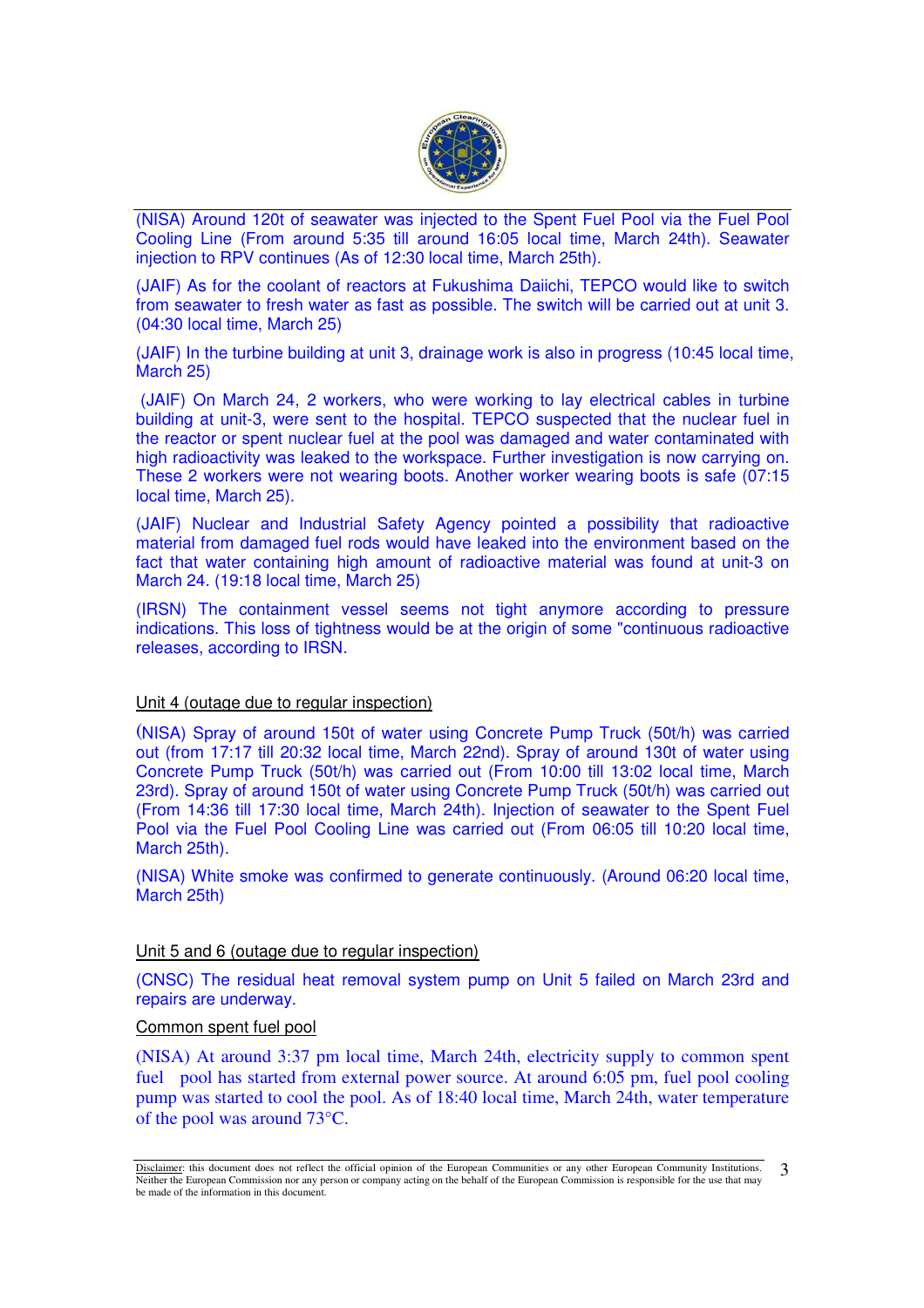

### **Radiological consequences**

# The graph hereunder shows the dose rates till March 25<sup>th</sup> (source: GRS).



(TEPCO) On March 24, 2011, it was confirmed that 3 workers from contractors who were in charge of cable laying work in the 1st floor and the underground floor of turbine building were exposed to the radiation dose of more than 170 mSv. Two of them were confirmed that their leg skins were contaminated. Although they were decontaminated by laundering, they were transferred to Fukushima Medical University hospital because there is possibility that they get a burn injury by beta ray. After medical examination at Fukushima Medical University Hospital, they were transferred to National Institute of Radiological Sciences in Chiba Prefecture on March 25 for around four days to survey the situation.

(NISA) Concerning the result of survey for the water that those workers stepped in, the dose rate on the surface of the water was about 400 mSv/h and, as a result of gamma ray nuclide analysis of sampled water, the concentration of radioactive nuclide of the sample was about 3.9×106 Bq/cm3 in total of each nuclides. Result of gamma-ray nuclide analyses based on sampling of puddle:

Disclaimer: this document does not reflect the official opinion of the European Communities or any other European Community Institutions. Neither the European Commission nor any person or company acting on the behalf of the European Commission is responsible for the use that may be made of the information in this document.  $\Delta$